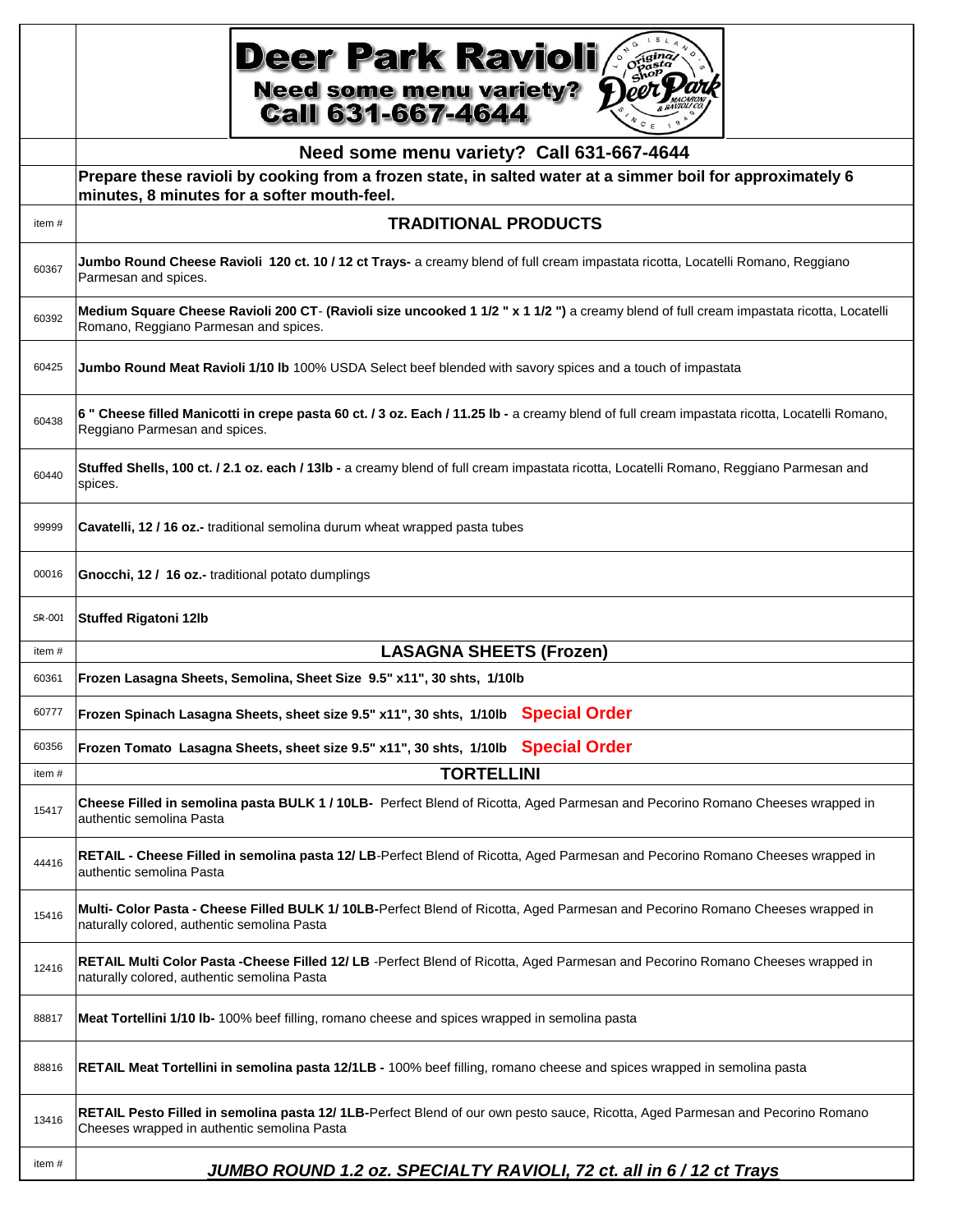| 60307  | Florentine Ravioli with Roasted Garlic in Spinach Pasta- Fresh spinach with oven roasted garlic, ricotta, fresh mozzarella & romano finished<br>in a Fresh Spinach Pasta.                                                                                                                                                                                                                                                                                                                                                                                     |
|--------|---------------------------------------------------------------------------------------------------------------------------------------------------------------------------------------------------------------------------------------------------------------------------------------------------------------------------------------------------------------------------------------------------------------------------------------------------------------------------------------------------------------------------------------------------------------|
| item#  | JUMBO ROUND 1.2 oz. SPECIALTY RAVIOLI, 72 ct. all in 6 / 12 ct Trays                                                                                                                                                                                                                                                                                                                                                                                                                                                                                          |
| 60325  | Five Cheese Ravioli In Fresh Spinach Pasta - A blend of ricotta salata, gorgonzola, fontina, asiago & fresh mozzarella. The toasted walnuts<br>add taste, texture & dimension. A unique taste. Special Order                                                                                                                                                                                                                                                                                                                                                  |
| 60328  | Fire Roasted Southwest Vegetable Ravioli w/ Jack Cheese & Cilantro - Fire Roasted Poblano peppers, onions, corn, red and green bell<br>peppers roasted over an open fire, to bring out a natural smoky flavor and then folded with Monterey Jack, Cheddar and Impastata and whole<br>black beans (turtle beans). Then finished with a touch of Cumin and fresh cilantro for that authentic Southwest taste. Special Order                                                                                                                                     |
| 60365  | Fire Roasted Red Peppers, Fresh Mozzarella & Basil Ravioli - Fire roasted fresh sweet red peppers combined with our own fresh handmade<br>mozzarella, Italian cheeses & fresh basil.A classic                                                                                                                                                                                                                                                                                                                                                                 |
| 60320  | Crabmeat & Basil Ravioli - Sauteed snowcrab with fresh vegetables & garden fresh basil. Bake in the oven with a spicy cream sauce and top<br>with cheese & a bread crumb topping for a great " Crab Au Gratin"                                                                                                                                                                                                                                                                                                                                                |
| 60315  | Cajun Ravioli -Craw fish, shrimp & crabmeat with all the Cajun spices including cayenne pepper, paprika, mustard & chili powders &<br>vegetables. An authentic Louisiana Mardi Gras specialty. A bit spicy!                                                                                                                                                                                                                                                                                                                                                   |
| 60310  | Butternut Squash Ravioli in Semolina Pasta - Butter (unsalted) Roasted winter squash, seasoned with cinnamon, nutmeg & Impastata ricotta<br>When combined with fresh semolina pasta the mood becomes exciting & festive (not to mention the great taste). This ravioli is excellent when<br>served as an entree or a side dish. Popular in the fall & winter seasons. Walnut & basil sauce. Pecan mint sauce. Cream cheese sauce. Cream<br>of mango w/ currant liqueur. Praline liqueur sauce w/ raisins. Sweet peppers & cream sauce. Cranberry cream sauce. |
| V60305 | Vegan Broccoli Rabe & Roasted Garlic Ravioli The bitterness of "broccoli rabe" is expertly tempered with roasted garlic, tofu bean curd and<br>spices. A unique Italian specialty. Special Order                                                                                                                                                                                                                                                                                                                                                              |
| 60305  | Broccoli Rabe & Roasted Garlic Ravioli The bitterness of "broccoli rabe" is expertly tempered with roasted garlic, Romano cheese & full<br>cream ricotta. A unique Italian specialty.                                                                                                                                                                                                                                                                                                                                                                         |
| 60299  | Blueberries and Cream Ravioli - This desert ravioli consisting of whole fresh blueberries, cream, ricotta, sugar & spices can be served several<br>ways, fried, boiled, hot, cold, plain or with sauce. Ideas: cook in boiling water, then sauté as you would a blintz & serve with yogurt or sour cream,<br>garnish with any fresh fruit & mint. Deep fry dust with sugar, present with ice cream or sorbet on a designed plate. Flambee with Gran Marnier<br>sauce & sweet or hard sauce. Special Order                                                     |
| V60300 | VEGAN Balsamic Grilled Vegetable Ravioli in Semolina Pasta- Fresh eggplant, zucchini, carrots, broccoli, Portabello mushrooms, celery &<br>onions, Marinated in aged balsamic vinegar & sherry, grilled with spiced garlic & fresh herbs, & blended with tofu bean curd. Special Order                                                                                                                                                                                                                                                                        |
| 60300  | Balsamic Grilled Vegetable Ravioli in Semolina Pasta- Fresh eggplant, zucchini, carrots, broccoli, Portabello mushrooms, celery & onions,<br>Marinated in aged balsamic vinegar & sherry, grilled with spiced garlic & fresh herbs, & blended with full cream Impastata ricotta.                                                                                                                                                                                                                                                                              |
| 60295  | Asparagus & Smoked Mozzarella Ravioli- Wood Smoked Fresh Mozzarella paired with Asparagus spears make for a simple but delicious<br>combination                                                                                                                                                                                                                                                                                                                                                                                                               |
| 60290  | Arugula, Fresh Mozzarella, Sundried Tomatoes & Black Olive Ravioli in a Roasted Garlic Pasta - Tangy Arugula lightly wilted in extra olive<br>oil, tempered with fresh mozzarella, provolone, ricotta & sun-dried tomatoes nicely seasoned with fresh herbs & presented in a roasted garlic<br>pasta Special Order                                                                                                                                                                                                                                            |
| Vegan  | Vegan Artichoke and Leek Ravioli- Tender Artichoke hearts and leeks are sauteed in extra virgin olive oil with fresh minced garlic. Our chefs<br>then add lemon zest, a touch of salt and cracked black pepper. We then fold in crumbled tofu and present in a Durum-Semolina pasta<br><b>Special Order</b>                                                                                                                                                                                                                                                   |
| 70003  | Artichoke Ravioli with Sweet Peas and Asiago- Tender baby artichoke hearts are paired with fresh sweet peas and gently sauteed with<br>roasted garlic and shallots then folded into imported Asiago cheese and full cream Impastata finished with a light lemon zest and fresh basil<br>note. Special Order                                                                                                                                                                                                                                                   |
| 60292  | Apples and Cream Ravioli - Blend of Fresh Golden Delicious and Granny Smith apples, full cream and Impastata. We keep this ravioli neutral<br>in flavor and can be taken to the Sweet or Savory side. Fried from frozen state and served with Honey and mascapone cream w/fresh berries.<br>Fried and served with vanilla ice cream, caramel and cinnamon. Boiled and served with pork tenderloin, caramelized apples and calvados<br>cream sauce. Boiled and served with veal scallopini, wild mushroom and served with honey brandy cream sauce.            |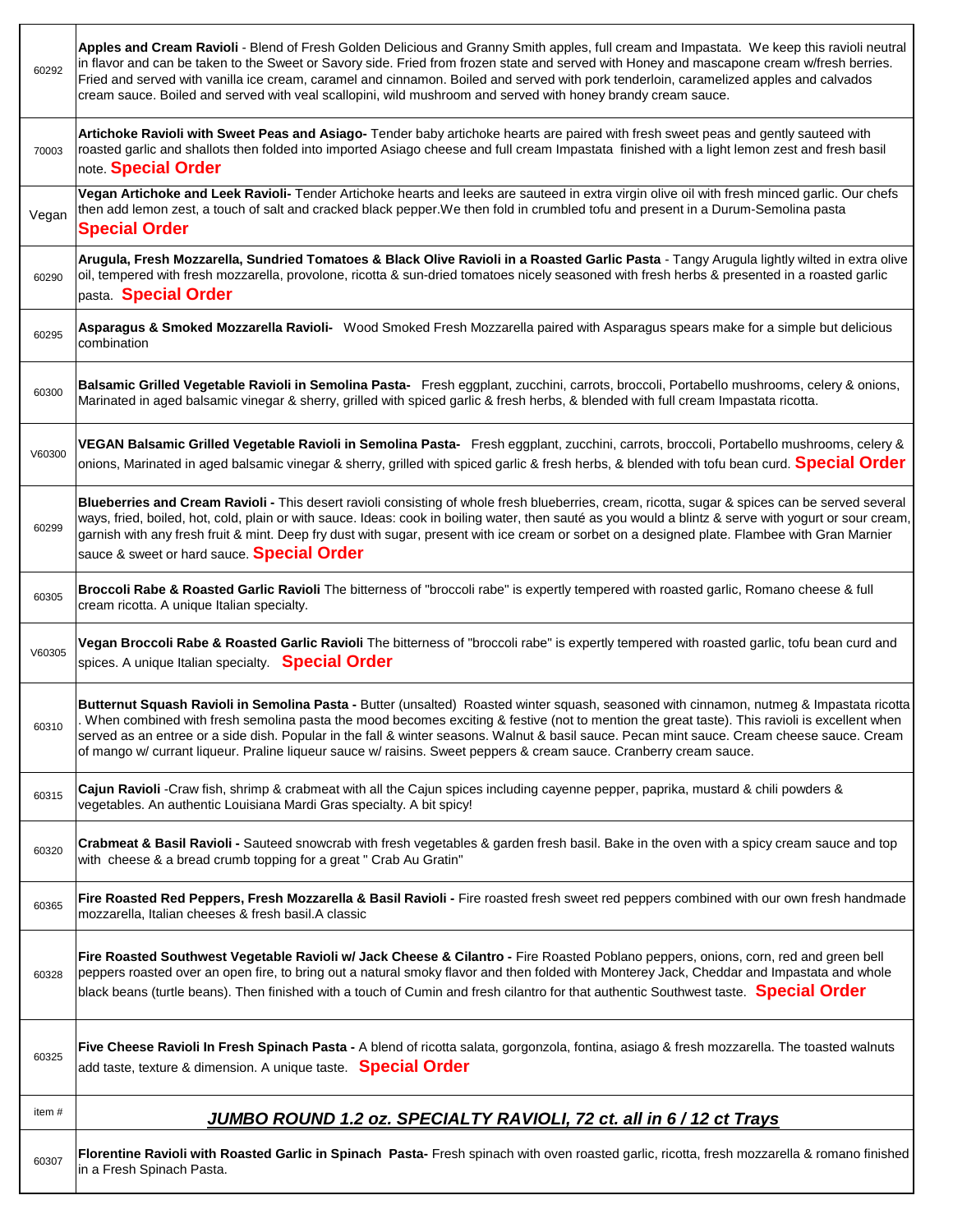| 70002 | Forest Mushroom Ravioli - We start with Taylor Golden sherry and unsalted butter to lightly saute our forest mushroom blend (includes<br>Chanterelle, Morels, Black Trumpets, King Botele) with hand chopped sweet onions. Full Cream impastata with imported provolone provide a<br>silky background note. We add subtle spicing and wrap in extra fancy durum- semolina wheat pasta.                                                                                                                           |
|-------|------------------------------------------------------------------------------------------------------------------------------------------------------------------------------------------------------------------------------------------------------------------------------------------------------------------------------------------------------------------------------------------------------------------------------------------------------------------------------------------------------------------|
| 60335 | Fresh Mozzarella, Basil & Sundried Tomatoes- Fresh handmade mozzarella, with torn fresh basil & whole milk ricotta & sundried plum<br>tomatoes & spices.                                                                                                                                                                                                                                                                                                                                                         |
| 60340 | Grilled Eggplant Ravioli with Goat Cheese & Red Onions in Sundried Tomato Pasta - Fresh eggplant marinated with olive oil, roasted<br>garlic & cracked black peppercorns, grilled & coated with goat cheese, Impastata ricotta & red onions presented in sun-dried tomato pasta.<br><b>Special Order</b>                                                                                                                                                                                                         |
| 60345 | Grilled Portabello Ravioli with Fresh Mozzarella & Basil- We make our own handmade mozzarella from fresh curd and spice it with fresh<br>basil & blend in grilled Portabello mushrooms. Special Order                                                                                                                                                                                                                                                                                                            |
| 60350 | Lobster Ravioli in Semolina Pasta-Succulent tail meat of northeast cold water lobster with gruyere, parmesan & ricotta cheese. Simply<br>Delicious!                                                                                                                                                                                                                                                                                                                                                              |
| 60353 | Lobster Ravioli Medley - We've taken our succulent, award winning lobster ravioli, which we present in semolina pasta, black squid ink pasta<br>and sunset pink pasta and packed these three types together for an easy "medley" presentation <b>Special Order</b>                                                                                                                                                                                                                                               |
| 60348 | Lobster Ravioli in Sepia Pasta- Chunks of northeast cold water lobster with gruyere, parmesan & ricotta presented in sepia (SQUID INK)<br>Pasta.                                                                                                                                                                                                                                                                                                                                                                 |
| 60352 | Lobster Ravioli in Sunset Pink Pasta- Chunks of northeast cold water lobster with gruyere, parmesan & ricotta presented in a sunset pink<br>pasta Special Order                                                                                                                                                                                                                                                                                                                                                  |
| 60355 | Lump Crab Meat Ravioli w/ Marscapone & Braised Scallions In Sundried Tomato Pasta- Fresh lump crab meat & braised scallions folded<br>in a blend of Marscapone, Impastata ricotta, apples & green peppercorns, presented in (pink) sun-dried tomato pasta.                                                                                                                                                                                                                                                       |
| 60323 | Neptune's Favorite Ravioli-Everyone's favorite's, Lobster Shrimp and Crabmeat folded with fresh herbs and cheese, encased in a fresh<br>spinach pasta.                                                                                                                                                                                                                                                                                                                                                           |
| 70004 | Ocean City Crab Ravioli- Blue claw crabmeat blended with onions, red and green peppers, impastata then sauteed with white wine and fresh<br>cream, black pepper, fresh garlic and parsley, wrapped in semolina pasta.                                                                                                                                                                                                                                                                                            |
| 60324 | Portabellos, Asparagus & Zucchini Ravioli in Florentine Pasta (spinach & garlic) Meaty portabello mushrooms, fresh asparagus & zucchini<br>(English marrow) presented in florentine pasta, which is made with fresh chopped spinach & roasted garlic. Special Order                                                                                                                                                                                                                                              |
| 60360 | Porcini ala Rustica Ravioli- Here we've combined earthy Italian porcini mushrooms with tangy imported Asiago cheese for a " Rustic " ravioli<br>delight Special Order                                                                                                                                                                                                                                                                                                                                            |
| 60369 | Premium Four Cheese Ravioli in Semolina Pasta- This collaboration of Full Cream Impastata, Handmade Fresh mozzarella, Sharp provolone<br>and Imported Gorgonzola are artfully blended to achieve an outstanding old world "Classic Italian Taste". Special Order                                                                                                                                                                                                                                                 |
| 70011 | Roasted Eggplant Ravioli- We start by slow roasting hand diced eggplant and then butter sautéing sweet Vidalia onions and garlic with a touch<br>of Taylor Golden sherry. Our chefs then fold in our own handmade mozzarella, toasted pine nuts, Italian cheeses and fresh spices. Wrapped in<br>extra fancy durum-semolina pasta.                                                                                                                                                                               |
| 70005 | Sapore Di Mare Ravioli-Lobster Shrimp and Crabmeat folded with fresh herbs and cheese, encased in semolina pasta.                                                                                                                                                                                                                                                                                                                                                                                                |
| item# | <b>JUMBO ROUND 1.2 oz. SPECIALTY RAVIOLI, 72 ct. all in 6 / 12 ct Trays</b>                                                                                                                                                                                                                                                                                                                                                                                                                                      |
| 60357 | Seafood Ravioli Medley- This "medley of the sea" ravioli combo pack of our chef's winners include the ever popular "shrimp and roasted garlic<br>in sun-dried tomato pasta", our "crabmeat and basil in a semolina pasta" and "neptune's favorite" which is a mix of shrimp, crab and lobster<br>meat presented in a spinach pasta. These three varieties are packed together for a convenient center of the plate "medley" presentation using<br>two of each type for a six per portion offering. Special Order |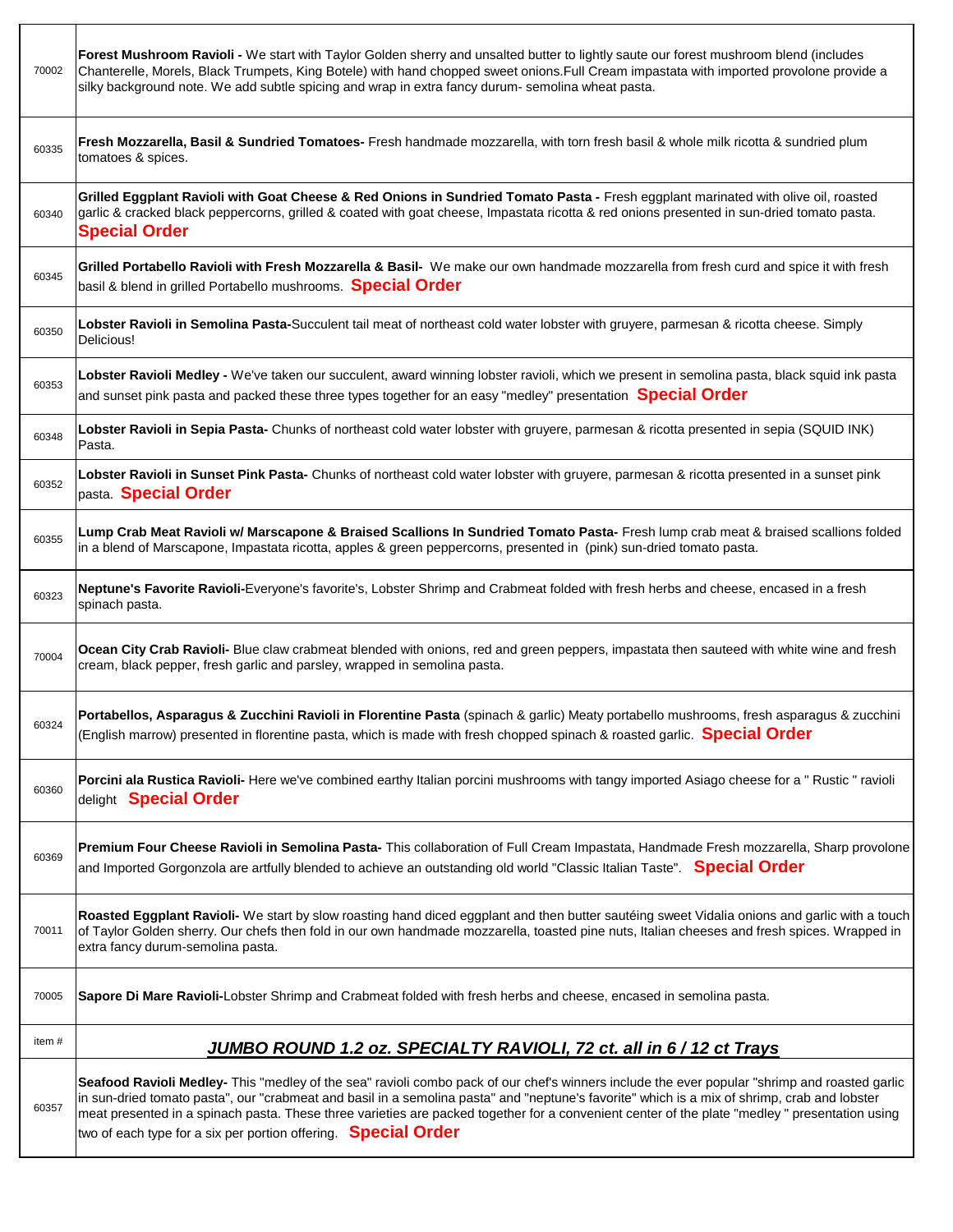| 60375 | Shrimp with Roasted Garlic Ravioli in Sundried Tomato Pasta- Shrimp & roasted garlic spiced with fresh rosemary & chervil & presented in<br>our Sundried Tomato pasta Special Order                                                                                                                                                                                                                                                                        |
|-------|------------------------------------------------------------------------------------------------------------------------------------------------------------------------------------------------------------------------------------------------------------------------------------------------------------------------------------------------------------------------------------------------------------------------------------------------------------|
| 60370 | Shrimp & Lobster Bisque Ravioli in a Garlic & Parsley Pasta- A creamy combination of shrimp & lobster with unsalted butter sauteed<br>shallots, sherry wine, heavy cream, tarragon & a touch of Tabasco, finished in a garlic & parsley pasta.                                                                                                                                                                                                             |
| 70007 | Shrimp Scampi Ravioli - A delectable version of this classic starts by sauting hand minced garlic in extra virgin olive oil, adding salt and pepper<br>seasoned Atlantic White Shrimp. Then gently stirring in dry white wine and fresh squeezed lemon zest to which we whisk in unsalted sweet<br>butter and finish with fresh chopped parsley. This delicious combination is finally wrapped in our durum pasta.                                         |
| 70010 | Smashed Potato Peroli- Perogie meets ravioli, stuffed with smashed potatoes, butter sauteed caramelized onion, a slight touch of wasabi,<br>impastata and spices.                                                                                                                                                                                                                                                                                          |
| 60291 | Smoked Gouda Florentine Ravioli with Toasted Pignoli Nuts in Spinach Pasta- Sautéed spinach blended with imported smoked Gouda,<br>toasted Pignoli nuts and Impastata ricotta combine for this unique and flavorful ravioli encased in spinach pasta.                                                                                                                                                                                                      |
| 60380 | Smoked Salmon and Gorgonzola Ravioli in Fresh Spinach Pasta- Succulent Hot Smoked Salmon fillets partnered with CREAMY imported<br>Gorgonzola, blended and encased in a fresh spinach pasta. This makes a great spring and summer menu item. Special Order                                                                                                                                                                                                 |
| 70006 | Spinach & Goat Cheese Ravioli w/ Sun Dried Tomato- Fresh rough chopped spinach is sauteed along with sun dried tomatos in rich olive oil<br>and slivered garlic then blended with a perfect balance of imported goat cheese, Pecorini Romano, aged mozzarella and impastata ricotta. This<br>delicious combination is then spiced and finally wrapped in semolina pasta.                                                                                   |
| 60351 | Supreme Lobster Ravioli- We use the most expensive and succulent parts of the lobster which are the claw and knuckle meat. Never adding<br>surimi or white fish to the filling to cut the cost. The lobster meat is sautéed with Taylor Golden sherry and Vidalia                                                                                                                                                                                          |
| 60395 | Wild Mushroom Ravioli with Vidalia Onions & Goat Cheese in Plum Tomato & Sage Pasta- Our mushroom assortment consists of<br>Portobello, Cremini, Shitake & Oyster mushrooms, lightly sauté with Vidalia onions a dab of goat cheese & some creamy ricotta presented in<br>Plum Tomato & Sage pasta.                                                                                                                                                        |
| item# | Great For Buffets 200ct Medium Square Ravioli -(Ravioli size uncooked 1 1/2 " x 1 1/2 ")                                                                                                                                                                                                                                                                                                                                                                   |
| 60403 | Medium Square Seafood Ravioli (Semolina dough) - Lobster, Shrimp and Crabmeat folded with fresh herbs and cheese, encased in<br>semolina pasta.                                                                                                                                                                                                                                                                                                            |
| item# | 60 ct 6 " SPECIALTY FILLED CANNELLONI, PASTA CREPES,<br>Specialty cannelloni can be baked or<br>microwaved, use like manicotti. Serve 2 as an appetizer at lunch or dinner. Serve 3 as an entree at lunch or dinner.                                                                                                                                                                                                                                       |
| 60405 | Florentine Cannelloni- Specialty filled pasta crepes with spinach, roasted garlic & full cream ricotta. Chefs tell us this is a great product to bake<br>with a four cheese sauce(fontina, fresh & smoked mozzarella, Pecorino romano, then top with a grated Provolone to finish. A nice alternative is<br>to substitute a Bechamel roasted garlic sauce with diced Swiss as a topping to finish. Vodka sauce & marinara also work well. Special<br>Order |
| 60410 | Seafood Cannelloni- Specialty filled pasta crepes, filled with shrimp lobster & crab. Create an elegant entree, great for banquet<br>applications.Currently served in restaurants with a Garlic Cream Sauce, an Alfredo sauce or a Vodka sauce.Use Mornay sauce and top with a<br>mix of Provolone& Mozzarella, then melt.                                                                                                                                 |
| item# | <b>72ct SPECIALTY FILLED PASTA SHELLS</b><br>Specialty filled pasta shells, great served as an entree or an appetizer, can be baked or microwaved. Serve 3 as an appetizer, serve up to 6<br>shells as an entree                                                                                                                                                                                                                                           |
| 60358 | Red Roasted Peppers, Fresh Mozz & Basil-Large pasta shells are generously stuffed with slow roasted, fresh sweet red peppers, combined<br>with our own fresh handmade mozzarella, Italian cheeses & f resh basil. Special Order                                                                                                                                                                                                                            |
| 60413 | Sea Shells w/ Shrimp Lobster & Crab- Large pasta shells filled with a combination of shrimp, lobster & crabmeat lightly seasoned with fresh<br>spices & cheese. Special Order                                                                                                                                                                                                                                                                              |